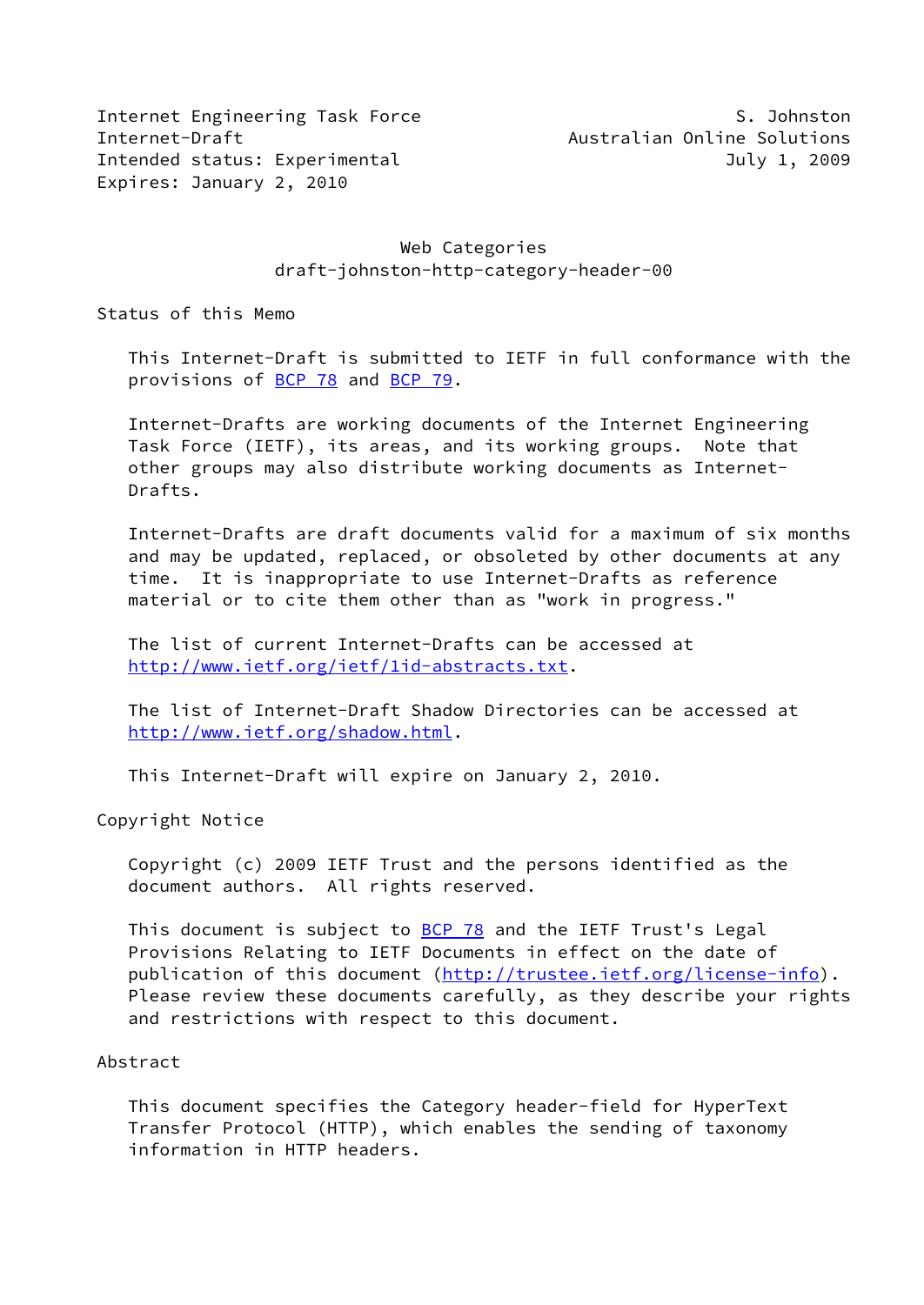Internet-Draft Abbreviated Title July 2009

# Table of Contents

| $1.1$ . Requirements Language 3                  |  |  |  |  |  |  |  |  |  |  |
|--------------------------------------------------|--|--|--|--|--|--|--|--|--|--|
|                                                  |  |  |  |  |  |  |  |  |  |  |
| 3.                                               |  |  |  |  |  |  |  |  |  |  |
|                                                  |  |  |  |  |  |  |  |  |  |  |
|                                                  |  |  |  |  |  |  |  |  |  |  |
| 4.1. Category Header Registration 5              |  |  |  |  |  |  |  |  |  |  |
| 5.                                               |  |  |  |  |  |  |  |  |  |  |
| Internationalisation Considerations 5<br>6.      |  |  |  |  |  |  |  |  |  |  |
| 7.                                               |  |  |  |  |  |  |  |  |  |  |
|                                                  |  |  |  |  |  |  |  |  |  |  |
| 7.2. Informative References 6                    |  |  |  |  |  |  |  |  |  |  |
| Appendix A. Notes on use with HTML 7             |  |  |  |  |  |  |  |  |  |  |
| Appendix B. Notes on use with Atom $\frac{7}{2}$ |  |  |  |  |  |  |  |  |  |  |
| Appendix C. Acknowledgements 8                   |  |  |  |  |  |  |  |  |  |  |
| Appendix D. Document History 8                   |  |  |  |  |  |  |  |  |  |  |
| Appendix E. Outstanding Issues 8                 |  |  |  |  |  |  |  |  |  |  |
|                                                  |  |  |  |  |  |  |  |  |  |  |
|                                                  |  |  |  |  |  |  |  |  |  |  |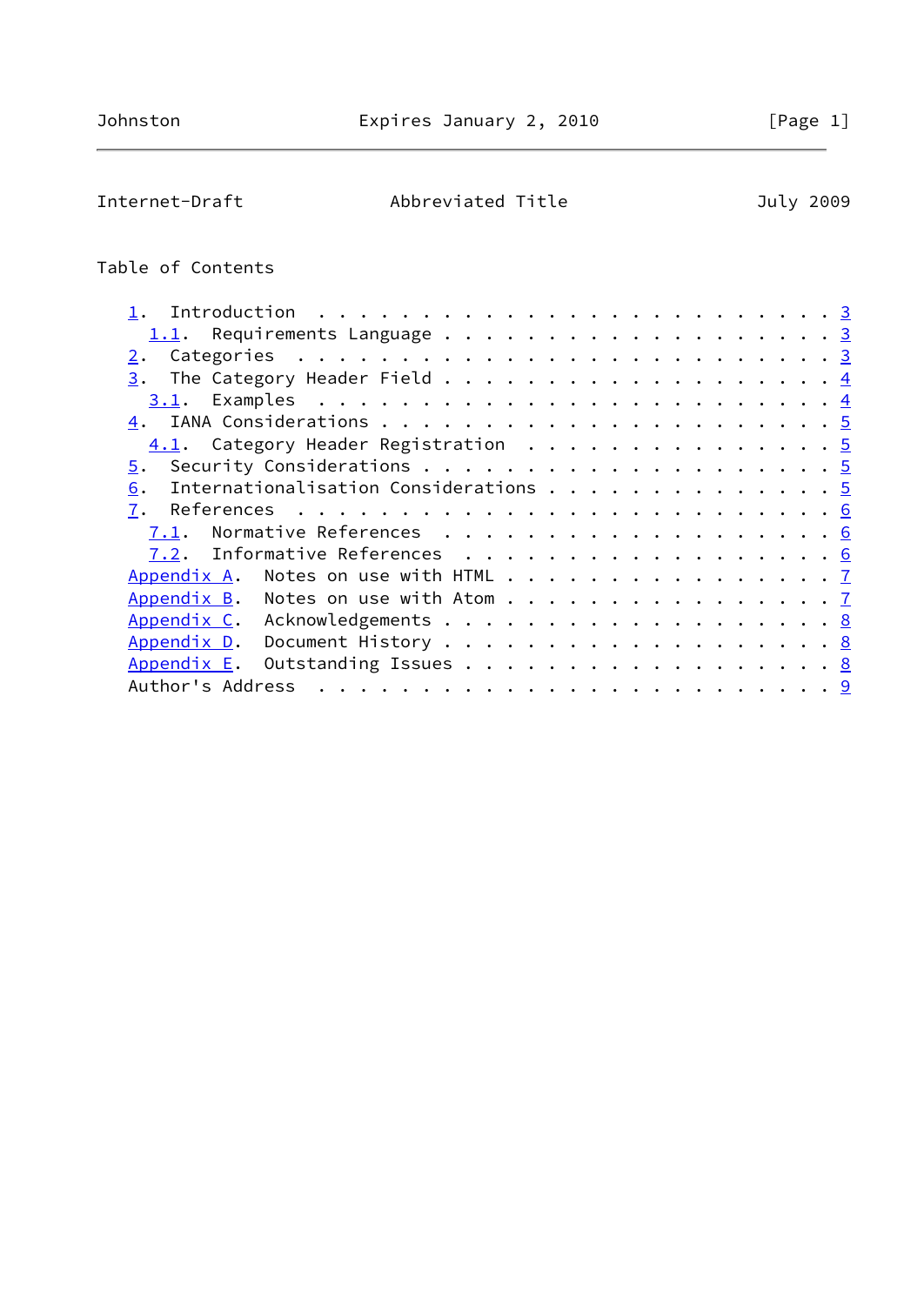Johnston Expires January 2, 2010 [Page 2]

<span id="page-2-1"></span>

### Internet-Draft Abbreviated Title July 2009

## <span id="page-2-0"></span>[1](#page-2-0). Introduction

 A means of indicating categories for resources on the web has been defined by Atom [\[RFC4287](https://datatracker.ietf.org/doc/pdf/rfc4287)]. This document defines a framework for exposing category information in the same format via HTTP headers.

 The atom:category element conveys information about a category associated with an entry or feed. A given atom:feed or atom:entry element MAY have zero or more categories which MUST have a "term" attribute (a string that identifies the category to which the entry or feed belongs) and MAY also have a scheme attribute (an IRI that identifies a categorization scheme) and/or a label attribute (a human-readable label for display in end-user applications).

 Similarly a web resource may be associated with zero or more categories as indicated in the Category header-field(s). These categories may be divided into separate vocabularies or "schemes" and/or accompanied with human-friendly labels.

 [[ Feedback is welcome on the ietf-http-wg@w3.org mailing list, although this is NOT a work item of the HTTPBIS WG. ]]

# <span id="page-2-2"></span>[1.1](#page-2-2). Requirements Language

 The key words "MUST", "MUST NOT", "REQUIRED", "SHALL", "SHALL NOT", "SHOULD", "SHOULD NOT", "RECOMMENDED", "MAY", and "OPTIONAL" in this document are to be interpreted as described in  $BCP_14$ ,  $[RFC2119]$  $[RFC2119]$ , as scoped to those conformance targets.

 This document uses the Augmented Backus-Naur Form (ABNF) notation of [\[RFC2616](https://datatracker.ietf.org/doc/pdf/rfc2616)], and explicitly includes the following rules from it: quoted-string, token. Additionally, the following rules are included from [\[RFC3986](https://datatracker.ietf.org/doc/pdf/rfc3986)]: URI.

# <span id="page-2-3"></span>[2](#page-2-3). Categories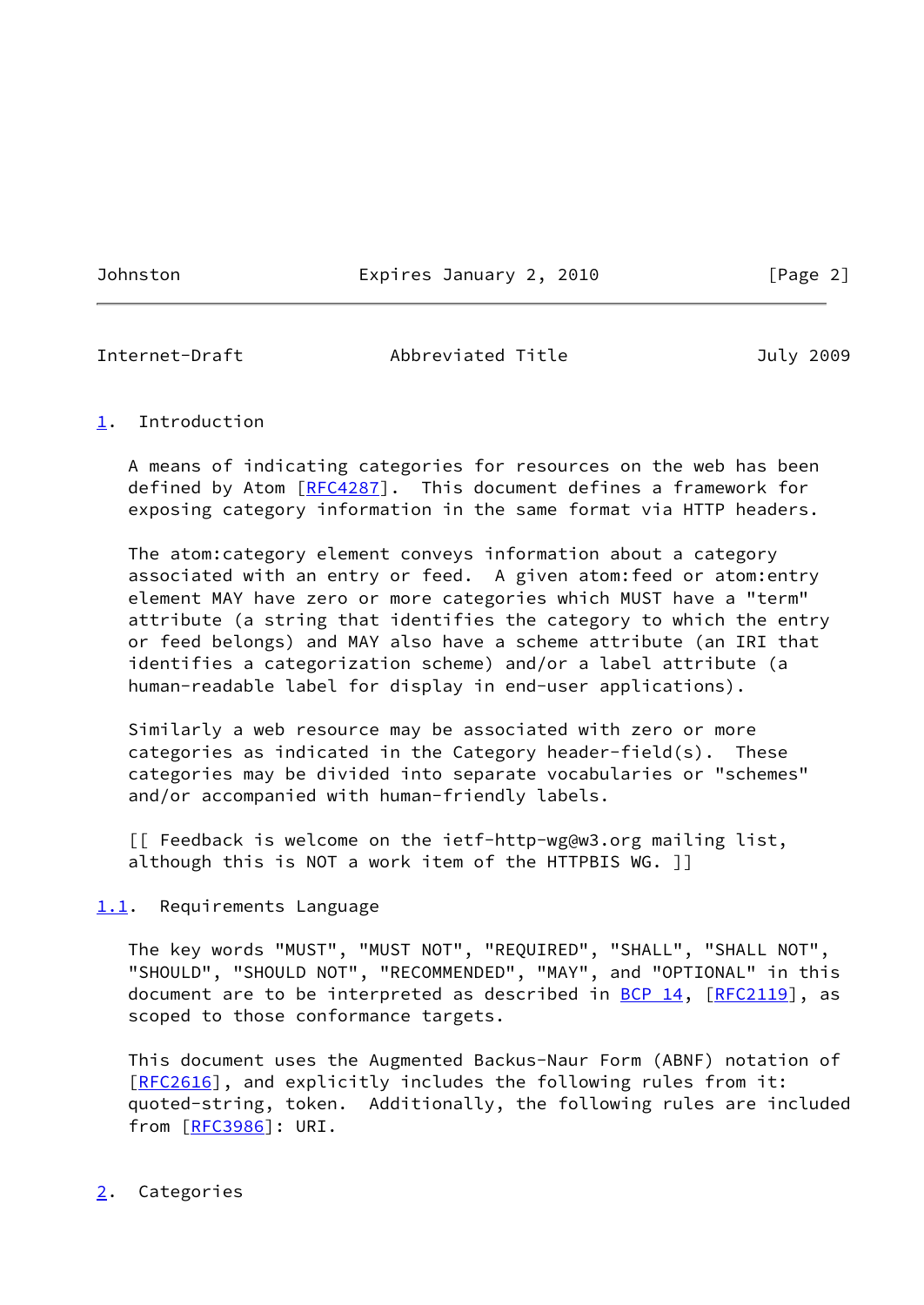In this specification, a category is a grouping of resources by 'term', from a vocabulary ('scheme') identified by an IRI [[RFC3987](https://datatracker.ietf.org/doc/pdf/rfc3987)]. It is comprised of:

- o A "term" which is a string that identifies the category to which the resource belongs.
- o A "scheme" which is an IRI that identifies a categorization scheme (optional).

Johnston Expires January 2, 2010 [Page 3]

<span id="page-3-1"></span>

Internet-Draft Abbreviated Title July 2009

 o An "label" which is a human-readable label for display in end-user applications (optional).

 A category can be viewed as a statement of the form "resource is from the {term} category of {scheme}, to be displayed as {label}", for example "'Loewchen' is from the 'dog' category of 'animals', to be displayed as 'Canine'".

<span id="page-3-0"></span>[3](#page-3-0). The Category Header Field

 The Category entity-header provides a means for serialising one or more categories in HTTP headers. It is semantically equivalent to the atom: category element in Atom [[RFC4287](https://datatracker.ietf.org/doc/pdf/rfc4287)].

| Category       | = "Category" ":" #category-value                                           |
|----------------|----------------------------------------------------------------------------|
| category-value | $=$ term $*($ ";" category-param)                                          |
| category-param | $=$ ( ( "scheme" "=" $\langle$ "> scheme $\langle$ "> )                    |
|                | ( "label" "=" quoted-string )                                              |
|                | $\vert$ ( "label*" "=" enc2231-string )                                    |
|                | (category-extension ) )                                                    |
|                | category-extension = token $[$ "=" $($ token $ $ quoted-string $)$ ]       |
| enc2231-string | = <extended-value, 7="" [rfc2231],="" section="" see=""></extended-value,> |
| term           | = token                                                                    |
| scheme         | $= URI$                                                                    |

 Each category-value conveys exactly one category but there may be multiple category-values for each header-field and/or multiple header-fields per [[RFC2616](https://datatracker.ietf.org/doc/pdf/rfc2616)].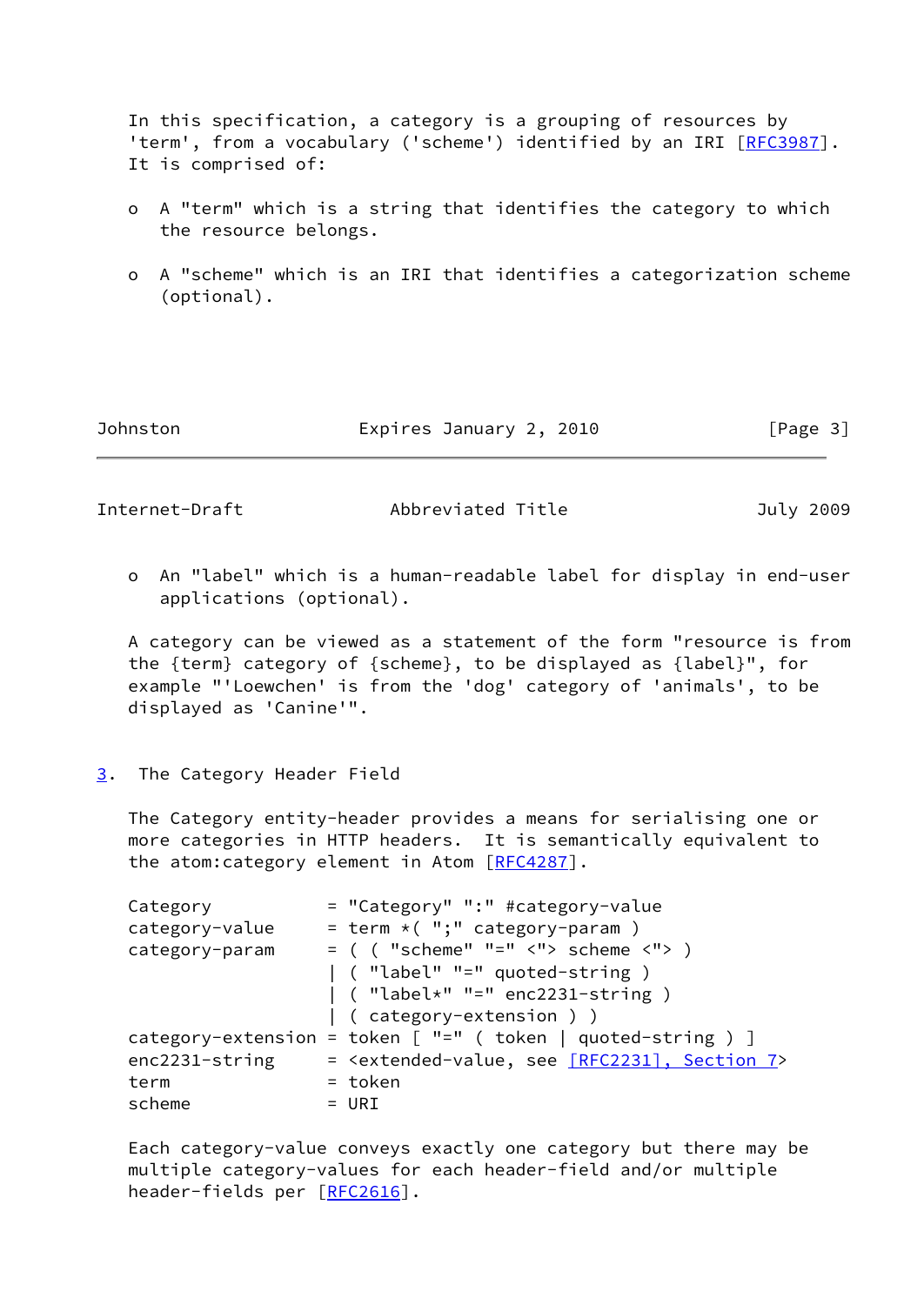Note that schemes are REQUIRED to be absolute URLs in Category headers, and MUST be quoted if they contain a semicolon (";") or comma (",") as these characters are used to separate category-params and category-values respectively.

 The "label" parameter is used to label the category such that it can be used as a human-readable identifier (e.g. a menu entry). Alternately, the "label\*" parameter MAY be used encode this label in a different character set, and/or contain language information as per [\[RFC2231](https://datatracker.ietf.org/doc/pdf/rfc2231)]. When using the enc2231-string syntax, producers MUST NOT use a charset value other than 'ISO-8859-1' or 'UTF-8'.

#### <span id="page-4-0"></span>[3.1](#page-4-0). Examples

 NOTE: Non-ASCII characters used in prose for examples are encoded using the format "Backslash-U with Delimiters", defined in [Section](https://datatracker.ietf.org/doc/pdf/rfc5137#section-5.1) [5.1 of \[RFC5137\]](https://datatracker.ietf.org/doc/pdf/rfc5137#section-5.1).

| Johnston | Expires January 2, 2010 | [Page $4$ ] |
|----------|-------------------------|-------------|
|          |                         |             |

<span id="page-4-1"></span>Internet-Draft Abbreviated Title July 2009

 For example: Category: dog

 indicates that the resource is in the "dog" category. Category: dog; label="Canine"; scheme="http://purl.org/net/animals"

 indicates that the resource is in the "dog" category, from the "http://purl.org/net/animals" scheme, and should be displayed as "Canine".

 The example below shows an instance of the Category header encoding multiple categories, and also the use of [\[RFC2231](https://datatracker.ietf.org/doc/pdf/rfc2231)] encoding to represent both non-ASCII characters and language information. Category: dog; label="Canine"; scheme="http://purl.org/net/animals", lowchen; label\*=UTF-8'de'L%c3%b6wchen"; scheme="http://purl.org/net/animals/dogs"

 Here, the second category has a label encoded in UTF-8, uses the German language ("de"), and contains the Unicode code point \u'00F6' ("LATIN SMALL LETTER O WITH DIAERESIS").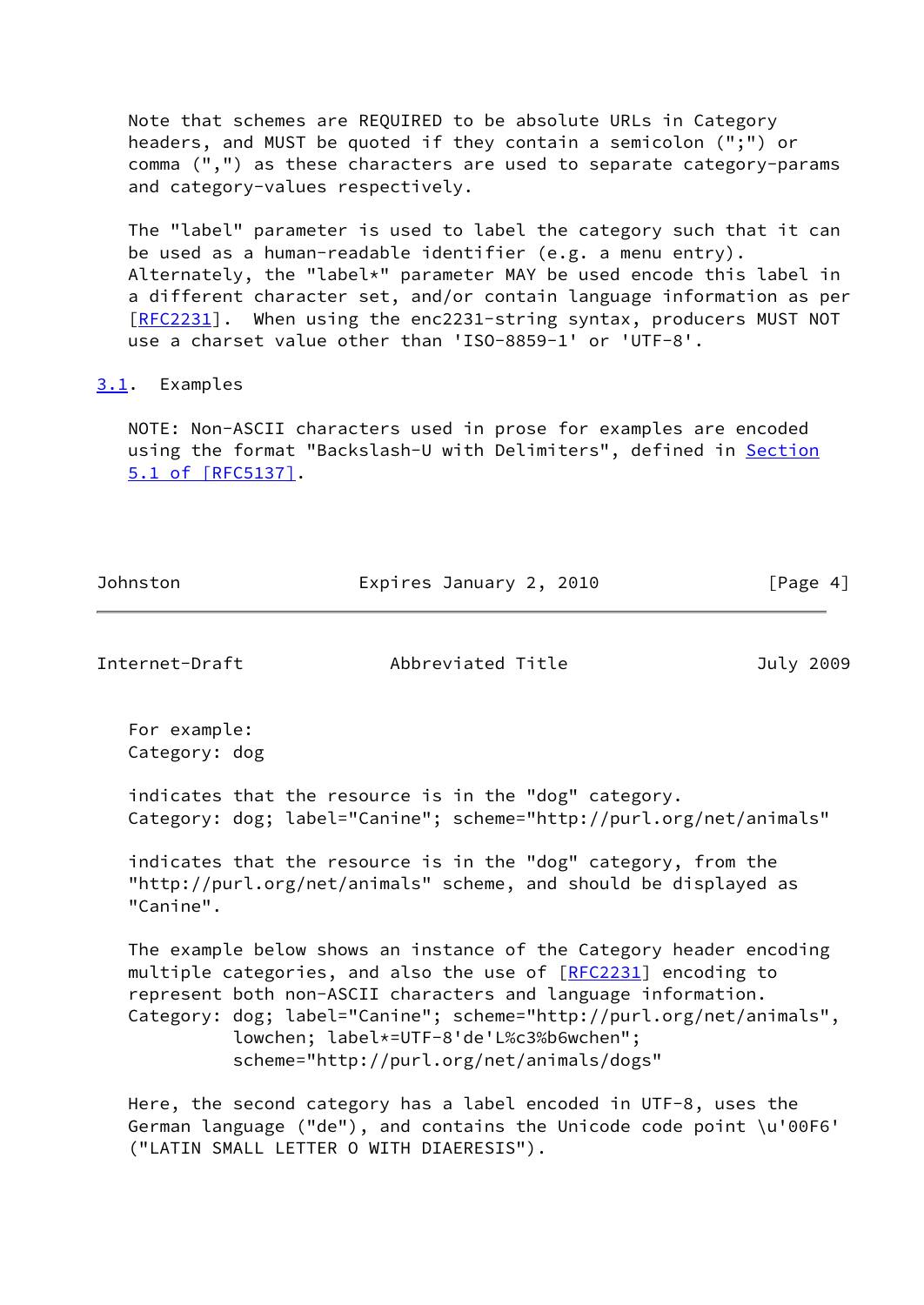## <span id="page-5-0"></span>[4](#page-5-0). IANA Considerations

<span id="page-5-1"></span>[4.1](#page-5-1). Category Header Registration

 This specification adds an entry for "Category" in HTTP to the Message Header Registry [\[RFC3864](https://datatracker.ietf.org/doc/pdf/rfc3864)] referring to this document: Header Field Name: Category Protocol: http Status: standard Author/change controller: IETF (iesg@ietf.org) Internet Engineering Task Force Specification document(s): [ this document ]

<span id="page-5-2"></span>[5](#page-5-2). Security Considerations

 The content of the Category header-field is not secure, private or integrity-guaranteed, and due caution should be exercised when using it.

<span id="page-5-3"></span>[6](#page-5-3). Internationalisation Considerations

Category header-fields may be localised depending on the Accept-

| Johnston | Expires January 2, 2010 | [Page 5] |
|----------|-------------------------|----------|
|          |                         |          |

<span id="page-5-5"></span>

| Abbreviated Title<br>Internet-Draft | July 2009 |
|-------------------------------------|-----------|
|-------------------------------------|-----------|

Language header-field, as defined in section [14.4 of \[RFC2616\]](https://datatracker.ietf.org/doc/pdf/rfc2616#section-14.4).

 Scheme IRIs in atom:category elements may need to be converted to URIs in order to express them in serialisations that do not support IRIs, as defined in section [3.1 of \[RFC3987\].](https://datatracker.ietf.org/doc/pdf/rfc3987#section-3.1) This includes the Category header-field.

<span id="page-5-4"></span>[7](#page-5-4). References

<span id="page-5-6"></span>[7.1](#page-5-6). Normative References

 [RFC2119] Bradner, S., "Key words for use in RFCs to Indicate Requirement Levels", [BCP 14](https://datatracker.ietf.org/doc/pdf/bcp14), [RFC 2119](https://datatracker.ietf.org/doc/pdf/rfc2119), March 1997.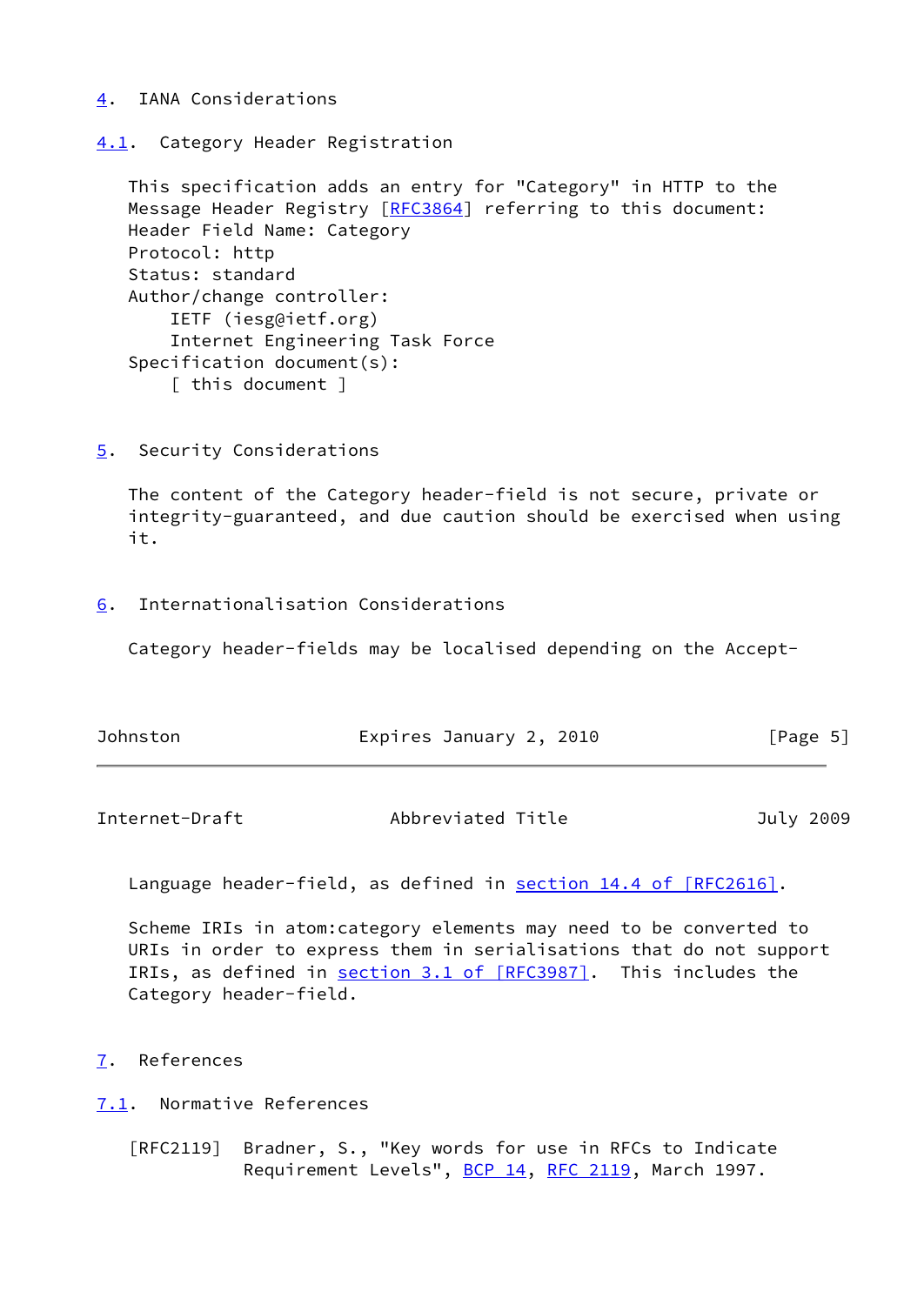- [RFC2231] Freed, N. and K. Moore, "MIME Parameter Value and Encoded Word Extensions: Character Sets, Languages, and Continuations", [RFC 2231,](https://datatracker.ietf.org/doc/pdf/rfc2231) November 1997.
- [RFC2616] Fielding, R., Gettys, J., Mogul, J., Frystyk, H., Masinter, L., Leach, P., and T. Berners-Lee, "Hypertext Transfer Protocol --  $HTTP/1.1$ ", [RFC 2616,](https://datatracker.ietf.org/doc/pdf/rfc2616) June 1999.
- [RFC3864] Klyne, G., Nottingham, M., and J. Mogul, "Registration Procedures for Message Header Fields", [BCP 90](https://datatracker.ietf.org/doc/pdf/bcp90), [RFC 3864](https://datatracker.ietf.org/doc/pdf/rfc3864), September 2004.
- [RFC3986] Berners-Lee, T., Fielding, R., and L. Masinter, "Uniform Resource Identifier (URI): Generic Syntax", STD 66, [RFC 3986,](https://datatracker.ietf.org/doc/pdf/rfc3986) January 2005.
- [RFC3987] Duerst, M. and M. Suignard, "Internationalized Resource Identifiers (IRIs)", [RFC 3987](https://datatracker.ietf.org/doc/pdf/rfc3987), January 2005.
- [RFC4287] Nottingham, M. and R. Sayre, "The Atom Syndication Format", [RFC 4287,](https://datatracker.ietf.org/doc/pdf/rfc4287) December 2005.
- [RFC5137] Klensin, J., "ASCII Escaping of Unicode Characters", [RFC 5137,](https://datatracker.ietf.org/doc/pdf/rfc5137) February 2008.

<span id="page-6-0"></span>[7.2](#page-6-0). Informative References

- <span id="page-6-4"></span> [OCCI] Open Grid Forum (OGF), Edmonds, A., Metsch, T., Johnston, S., and A. Richardson, "Open Cloud Computing Interface (OCCI)", [<http://purl.org/occi](http://purl.org/occi)>.
- [RFC2068] Fielding, R., Gettys, J., Mogul, J., Nielsen, H., and T. Berners-Lee, "Hypertext Transfer Protocol -- HTTP/1.1",
- Johnston Expires January 2, 2010 [Page 6]

<span id="page-6-1"></span>Internet-Draft Abbreviated Title July 2009

[RFC 2068,](https://datatracker.ietf.org/doc/pdf/rfc2068) January 1997.

<span id="page-6-2"></span> [W3C.REC-html401-19991224] Raggett, D., Hors, A., and I. Jacobs, "HTML 4.01 Specification", <<http://www.w3.org/TR/1999/REC-html401-19991224>>.

<span id="page-6-3"></span>[W3C.WD-html5-20090423]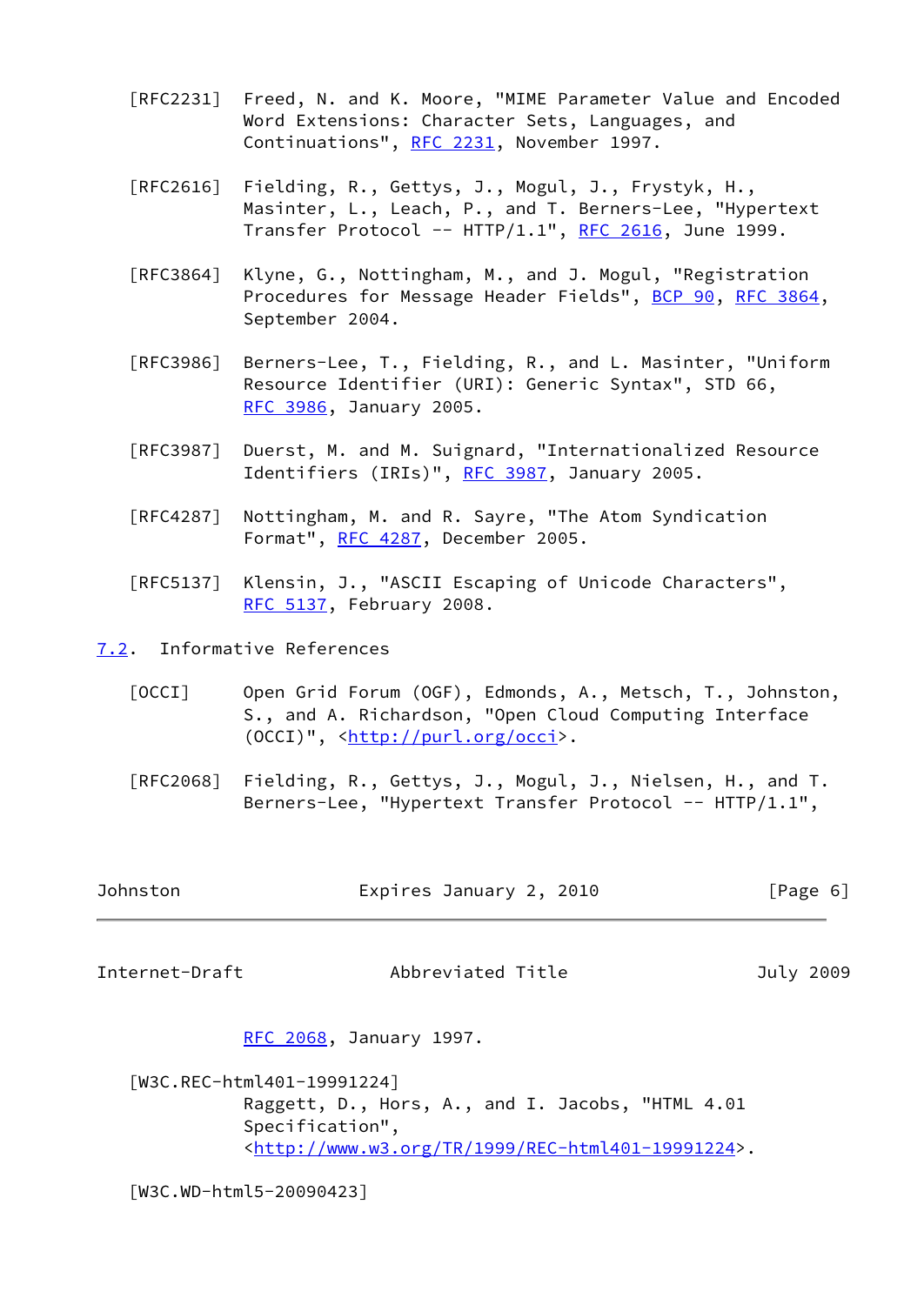Hyatt, D. and I. Hickson, "HTML 5", April 2009, <[http://www.w3.org/TR/2009/WD-html5-20090423>](http://www.w3.org/TR/2009/WD-html5-20090423).

[\[draft-nottingham-http-link-header](https://datatracker.ietf.org/doc/pdf/draft-nottingham-http-link-header)] Nottingham, M., "Web Linking", [draft-nottingham-http-link-header-05](https://datatracker.ietf.org/doc/pdf/draft-nottingham-http-link-header-05) (work in progress), April 2009.

```
 [rel-tag-microformat]
```
 Celik, T., Marks, K., and D. Powazek, "rel="tag" Microformat", [<http://microformats.org/wiki/rel-tag](http://microformats.org/wiki/rel-tag)>.

<span id="page-7-0"></span>[Appendix A.](#page-7-0) Notes on use with HTML

 In the absence of a dedicated category element in HTML 4 [\[W3C.REC-html401-19991224](#page-6-2)] and HTML 5 [[W3C.WD-html5-20090423\]](#page-6-3), category information (including user supllied folksonomy classifications) MAY be exposed using HTML A and/or LINK elements by concatenating the scheme and term: category-link = scheme term  $scheme$  =  $URT$ term = token

 These category-links MAY form a resolveable "tag space" in which case they SHOULD use the "tag" relation-type per [\[rel-tag-microformat](#page-7-3)].

Alternatively META elements MAY be used:

- o where the "name" attribute is "keywords" and the "content" attribute is a comma-separated list of term(s)
- o where the "http-equiv" attribute is "Category" and the "content" attribute is a comma-separated list of category-value(s)

<span id="page-7-1"></span>[Appendix B.](#page-7-1) Notes on use with Atom

 Where the cardinality is known to be one (for example, when retrieving an individual resource) it MAY be preferable to render the

| Johnston | Expires January 2, 2010 | [Page 7] |
|----------|-------------------------|----------|
|          |                         |          |

<span id="page-7-2"></span>Internet-Draft Abbreviated Title July 2009

resource natively over HTTP without Atom structures. In this case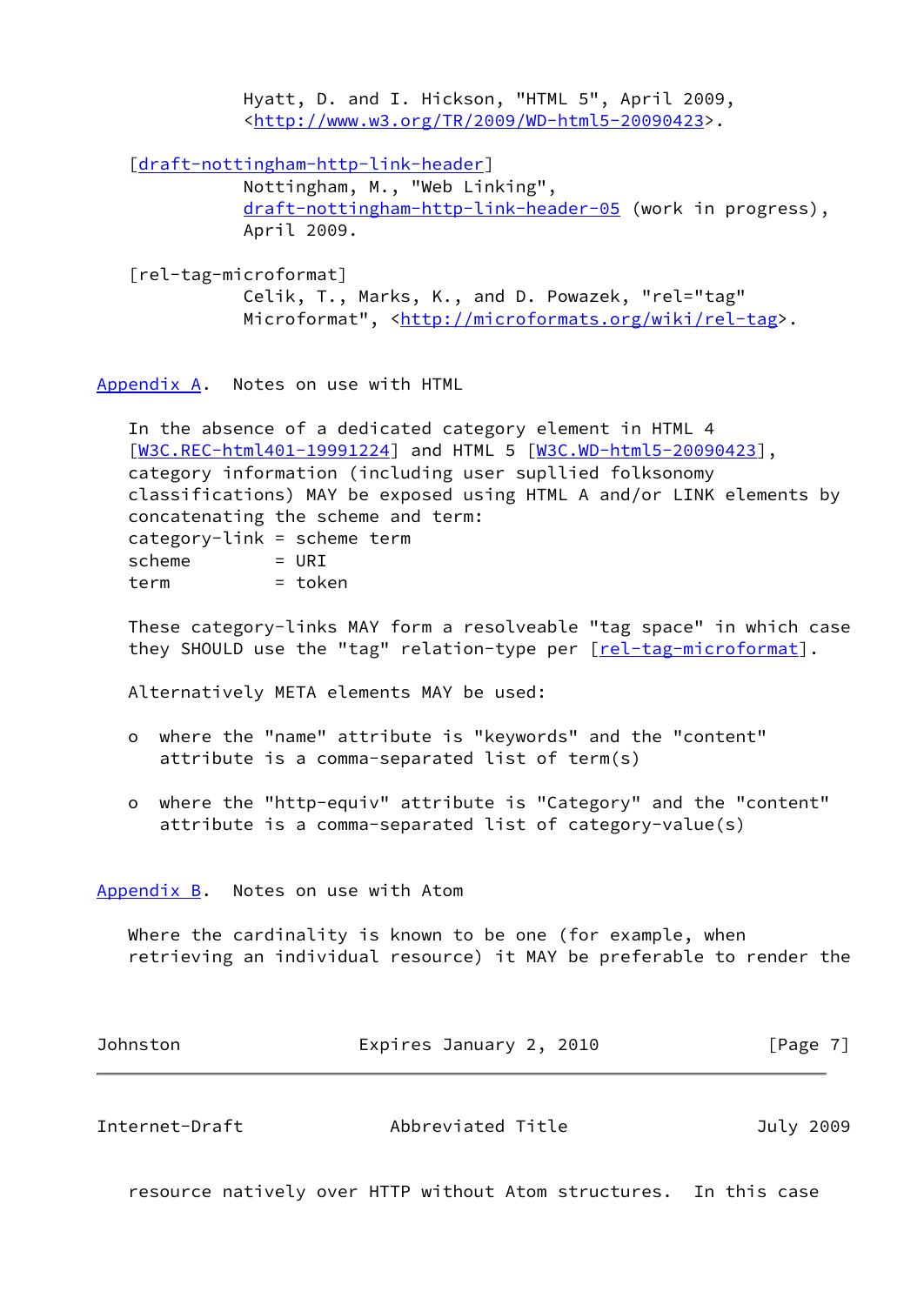the contents of the atom:content element SHOULD be returned as the HTTP entity-body and metadata including the type attribute and atom: category element(s) via HTTP header-field(s).

 This approach SHOULD NOT be used where the cardinality is guaranteed to be one (for example, search results which MAY return one result).

### <span id="page-8-0"></span>[Appendix C.](#page-8-0) Acknowledgements

 The author would like to thank Mark Nottingham for his work on Web Linking [\[draft-nottingham-http-link-header](https://datatracker.ietf.org/doc/pdf/draft-nottingham-http-link-header)] (on which this document was based) and to the authors of [\[RFC2068](https://datatracker.ietf.org/doc/pdf/rfc2068)] for specification of the Link: header-field on which this is based.

 The author would like to thank members of the OGF's Open Cloud Computing Interface [\[OCCI](#page-6-4)] working group for their contributions and others who commented upon, encouraged and gave feedback to this draft.

#### <span id="page-8-1"></span>[Appendix D.](#page-8-1) Document History

 [[ to be removed by the RFC editor should document proceed to publication as an RFC. ]]

 $-00$ 

\* Initial draft based on [draft-nottingham-http-link-header-05](https://datatracker.ietf.org/doc/pdf/draft-nottingham-http-link-header-05)

<span id="page-8-2"></span>[Appendix E.](#page-8-2) Outstanding Issues

 [[ to be removed by the RFC editor should document proceed to publication as an RFC. ]]

The following issues are oustanding and should be addressed:

- 1. Is extensibility of Category headers necessary as is the case for Link: headers? If so, what are the use cases?
- 2. Is supporting multi-lingual representations of the same category(s) necessary? If so, what are the risks of doing so?
- 3. Is a mechanism for maintaining Category header-fields required? If so, should it use the headers themselves or some other mechanism?